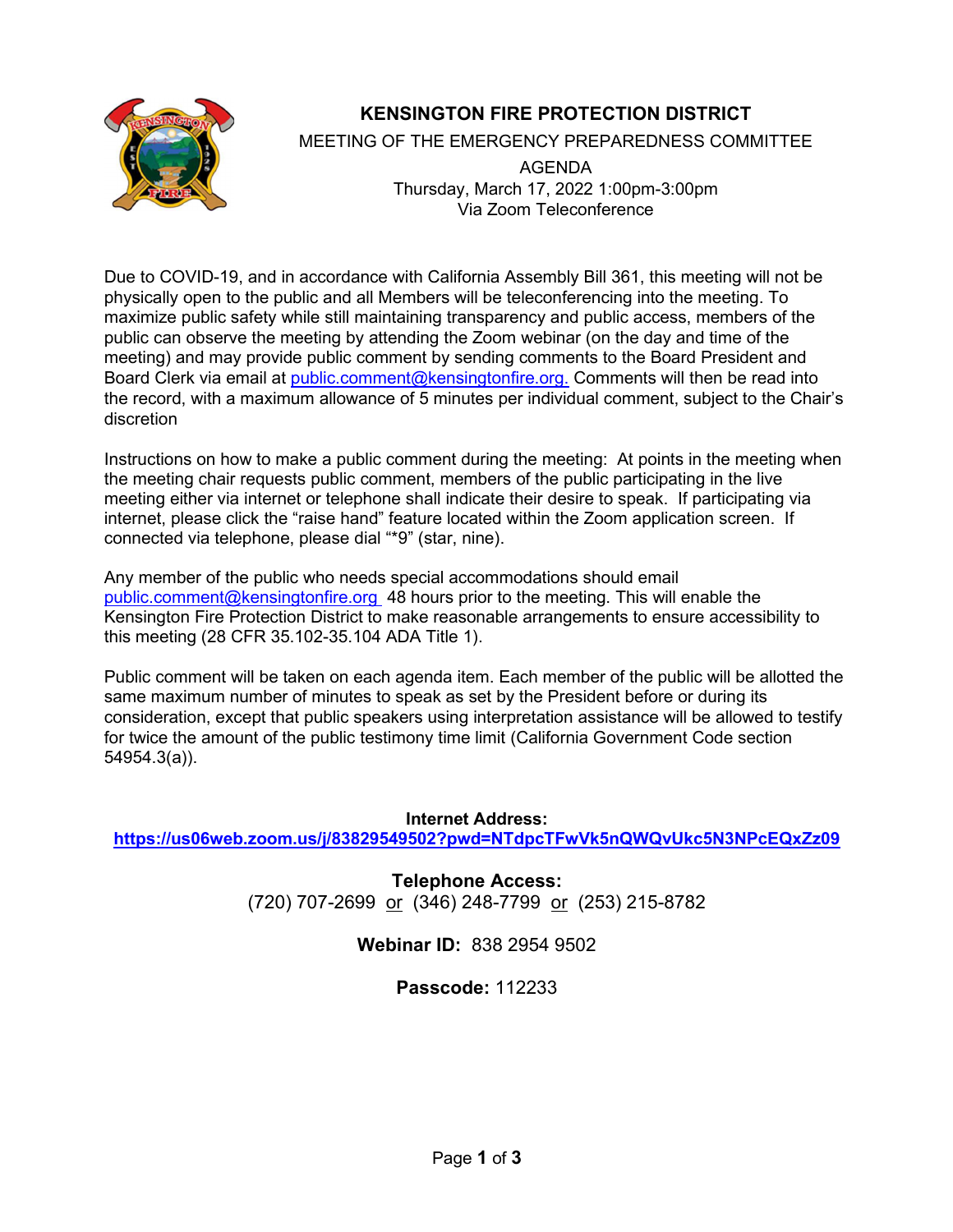**TIMING OF AGENDA ITEMS:** *Approximate times are included below but may vary to accommodate appropriate discussion time and attention to the individual items.*

**1. (1:00pm) CALL TO ORDER/ROLL CALL** Directors: Larry Nagel and Kevin Padian Public Members: Lisa Caronna, Katie Gluck, Peter Guerrero, Peter Liddell, Danielle Madugo, Paul Moss, David Spath Staff: General Manager Bill Hansell Consultant: Emergency Preparedness Coordinator Johnny Valenzuela

#### **2. (1:01pm) PUBLIC COMMENT**

This place on the agenda is reserved for commentsand inquiries concerning matters that do not otherwise appear on the agenda.

## **3. (1:04pm) ADOPTION OF CONSENT ITEMS**

Items listed below are consent items, which are considered routine and will be enacted by one motion. Reports and recommendations prior to assigning consent item designations to the various items have been received and considered. Copies of the reports are on file in the Fire Protection District Administrative Office at 217 Arlington Avenue and are available to the public. The disposition of the item is indicated. There will be no separate discussion of consent items. If discussion is requested for an item, that item will be removed from the list of consent items and considered separately on the agenda. (Supporting material)

**a. Approval of Minutes** of the regular meeting of February 24, 2022 (Approve)

#### **4. (1:06pm) OLD BUSINESS**

None

#### **5. (1:06pm) NEW BUSINESS**

#### **a. (1:06pm) Emergency Public Address (EPA) Systems and Zonehaven**

Discussion of the deployment and coordination of EPA devices with Zonehaven's Joe Grupalo, former B/C of EC-K Fire Department. See attached report from Joe, plus updated Q&A submitted by Board Members.

(Discussion)

#### **b. (1:45pm) EPAs: Information about acquisition and deployment in Mill Valley, Laguna Beach, Berkeley, etc.**

See attached information from Brendan Manning (LB), two reports from Berkeley, and refer to previous Q&As on MV

(Discussion; Potential Action)

#### **c. (2:15pm) EPAs: Plan to educate and survey residents**

Proposal to finalize and distribute an educational document and survey to residents (Potential Action)

#### **d. (2:30pm) Proposal to reboot and expand KFPD "replanting" grant program**

Proposal to keep pace with other communities, State, and insurance companies on incentives for clearing hazardous brush and other plants. Draft proposal attached. (Action)

#### **6. (2:35pm) EMERGENCY PREPAREDNESS COORDINATOR'S REPORT**